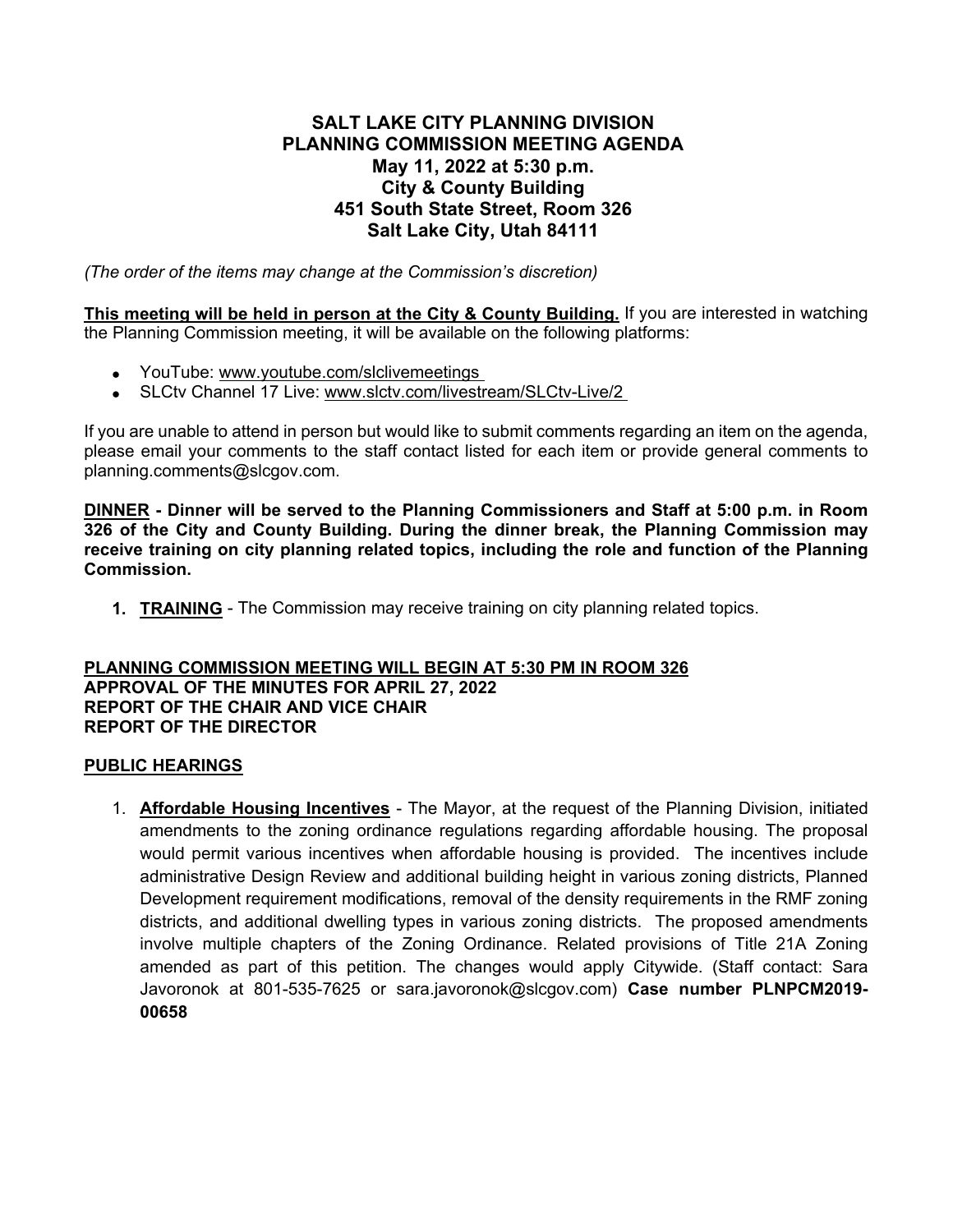- 2. **Modifications to The Harvey Planned Development and Design Review at approximately 501, 511, and 515 East 2700 South** – A request by Alina Kowalczyk of Babcock Design, representing the property owners, for approval of modifications to earlier Planned Development and Design Review approvals to develop a mixed-use building with one commercial unit and 14 residential units. The applicant received Planned Development and Design Review approvals from the Planning Commission on February 9, 2022. Since that time, the applicant has modified their design including changes to approved exterior building materials, building height, building setbacks, and removal of sunken patios and external staircases. In accordance with sections 21A.55.100 and 21A.59.080, these types of modifications to the approved Planned Development and Design Review plans require approval from the Planning Commission. The project is located within Council District 7, represented by Amy Fowler. (Staff contact: Sara Javoronok at 801-535- 7625 or sara.javoronok@slcgov.com) **Case numbers PLNPCM2021-01092 and PLNPCM2021- 01254**
- 3. **Modification to the Sugar House Heights Planned Development at 2660 S Highland Drive** Clint Larson, representing the property owner (Ivory Homes, LTD) is requesting approval of a modification to the previously approved planned development. The Planning Commission approved a four-lot single-family residential planned development and subdivision called Sugar House Heights on September 26, 2018. Two of the four lots have frontage along Highland Drive and the Planning Commission approved specific designs for the homes on those lots. The singlefamily home on Lot 1 has been constructed. The applicant is requesting approval to change the design of the home on Lot 2. The request is considered a major modification pursuant to Section 21A.55.100 of the Zoning Ordinance and requires Planning Commission approval. (Staff Contact: Wayne Mills at 801-718-9431 or wayne.mills@slcgov.com) **Case Number: PLNSUB2017-01027**
- 4. **The Row at Ballpark Planned Development at approximately 367 W 1700 S** Jarod Hall of Di'velept Design, representing the property owner, has requested Planned Development approval to construct a rowhouse-style multi-family development at approximately 367 West 1700 South. The applicant is requesting Planned Development approval to allow the construction of four (4) buildings that would not front the street (1700 South). The subject property is located within the CG General Commercial Zoning District and Council District 5, represented by Darin Mano. (Staff contact: Aaron Barlow at 801-535-6182 or aaron.barlow@slcgov.com) **Case number PLMPCM2021-01241**
- 5. **Black Pearl Planned Development at approximately 968 W Quayle Avenue** TAG C-Group, LLC, the property owner, has requested Planned Development approval to construct a rowhousestyle multi-family development at approximately 968 W Quayle Avenue. The applicant is requesting Planned Development approval to allow the construction of nine (9) curb cuts that would be spaced closer together than 100 feet apart, fronting Pearl Street. The subject property is located within the CG General Commercial Zoning District and Council District 2, represented by Alejandro Puy. (Staff contact: Michael McNamee at 801-535-7226 or michael.mcnamee@slcgov.com) **Case number PLMPCM2021-01306**